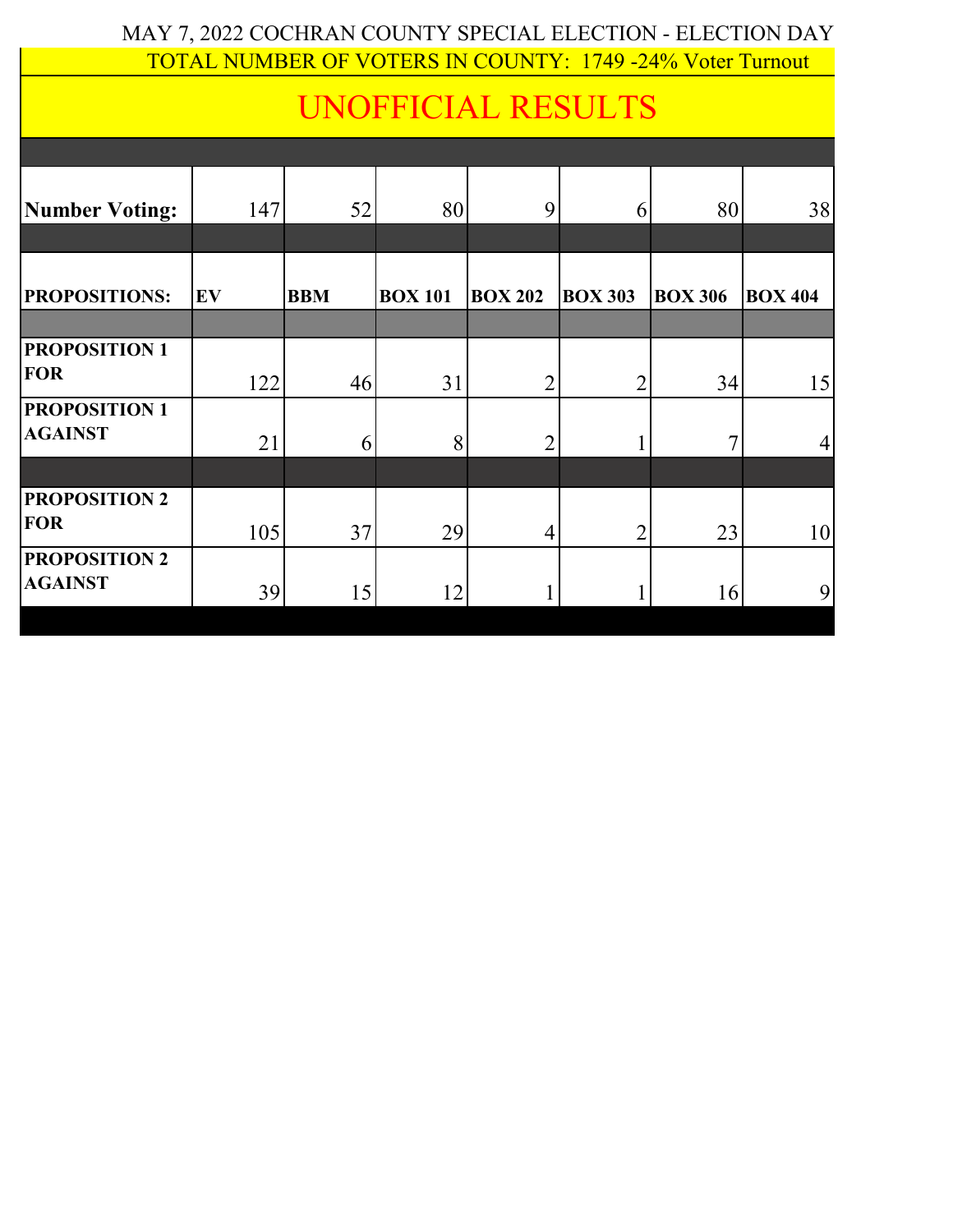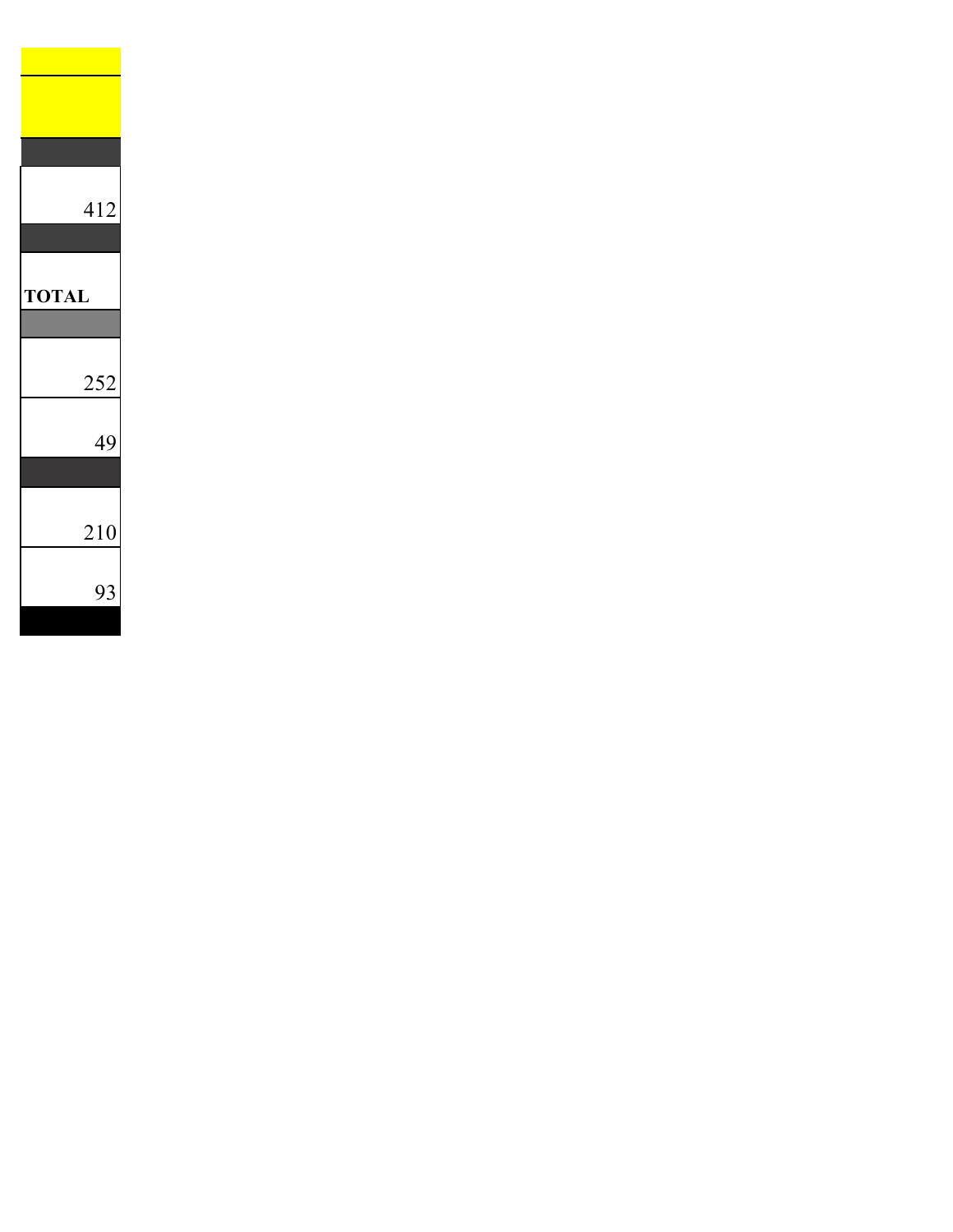## MARCH 3, 2020 PRIMARY ELECTION - REPUBLICAN TOTAL NUMBER OF VOTERS IN COUNTY:

 $\overline{\phantom{a}}$ 

| Number Voting:                        |    |            |                |                                 |  |                                      |
|---------------------------------------|----|------------|----------------|---------------------------------|--|--------------------------------------|
| Candidates:                           | EV | <b>BBM</b> | <b>BOX 101</b> | BOX 202 BOX 303 BOX 306 BOX 404 |  | <b>TOTAL</b>                         |
|                                       |    |            |                |                                 |  |                                      |
| MEMBER, STATE BOE,<br><b>DIST. 15</b> |    |            |                |                                 |  |                                      |
| <b>JAY JOHNSON</b>                    |    |            |                |                                 |  | $\boldsymbol{0}$                     |
|                                       |    |            |                |                                 |  |                                      |
| ST. REP., DIST. 88                    |    |            |                |                                 |  |                                      |
| <b>KEN KING</b>                       |    |            |                |                                 |  | $\boldsymbol{0}$                     |
|                                       |    |            |                |                                 |  |                                      |
| DA, 286TH JUDICIAL<br>DIST.           |    |            |                |                                 |  |                                      |
| NICOLE GRIFFING                       |    |            |                |                                 |  | $\boldsymbol{0}$                     |
| ANGELA OVERMAN                        |    |            |                |                                 |  | $\boldsymbol{0}$                     |
|                                       |    |            |                |                                 |  |                                      |
| <b>SHERIFF</b>                        |    |            |                |                                 |  |                                      |
| JORGE DE LA CRUZ                      |    |            |                |                                 |  | $\boldsymbol{0}$                     |
| COUNTY TAX A/C                        |    |            |                |                                 |  |                                      |
| <b>TREVA JACKSON</b>                  |    |            |                |                                 |  | $\boldsymbol{0}$                     |
|                                       |    |            |                |                                 |  |                                      |
| CO. COMM., PCT. NO. 1                 |    |            |                |                                 |  |                                      |
| <b>TIMOTHY ROBERTS</b>                |    |            |                |                                 |  | $\boldsymbol{0}$                     |
|                                       |    |            |                |                                 |  |                                      |
| CO. COMM. PCT. NO. 3                  |    |            |                |                                 |  |                                      |
| <b>ERIC SILHAN</b>                    |    |            |                |                                 |  | $\boldsymbol{0}$                     |
|                                       |    |            |                |                                 |  |                                      |
| <b>COUNTY CONSTABLE</b>               |    |            |                |                                 |  |                                      |
| <b>BEN BRISTOW</b>                    |    |            |                |                                 |  | $\boldsymbol{0}$                     |
| <b>RICKYDAVIDSON</b>                  |    |            |                |                                 |  | $\boldsymbol{0}$                     |
|                                       |    |            |                |                                 |  |                                      |
| <b>COUNTY CHAIR</b>                   |    |            |                |                                 |  |                                      |
| <b>JOHN SCHMIDT</b>                   |    |            |                |                                 |  | $\boldsymbol{0}$                     |
|                                       |    |            |                |                                 |  |                                      |
| PROPOSITION 1                         |    |            |                |                                 |  |                                      |
| <b>YES</b>                            |    |            |                |                                 |  | $\boldsymbol{0}$                     |
| NO                                    |    |            |                |                                 |  | $\boldsymbol{0}$                     |
|                                       |    |            |                |                                 |  |                                      |
| PROPOSITION 2                         |    |            |                |                                 |  |                                      |
| <b>YES</b>                            |    |            |                |                                 |  | $\boldsymbol{0}$<br>$\boldsymbol{0}$ |
| NO                                    |    |            |                |                                 |  |                                      |
| PROPOSTION 3                          |    |            |                |                                 |  |                                      |
| <b>YES</b>                            |    |            |                |                                 |  | $\boldsymbol{0}$                     |
| NO                                    |    |            |                |                                 |  | $\boldsymbol{0}$                     |
|                                       |    |            |                |                                 |  |                                      |
| PROPOSITION 4                         |    |            |                |                                 |  |                                      |
| <b>YES</b>                            |    |            |                |                                 |  | $\boldsymbol{0}$                     |
| NO                                    |    |            |                |                                 |  | $\boldsymbol{0}$                     |
|                                       |    |            |                |                                 |  |                                      |
|                                       |    |            |                |                                 |  |                                      |
|                                       |    |            |                |                                 |  |                                      |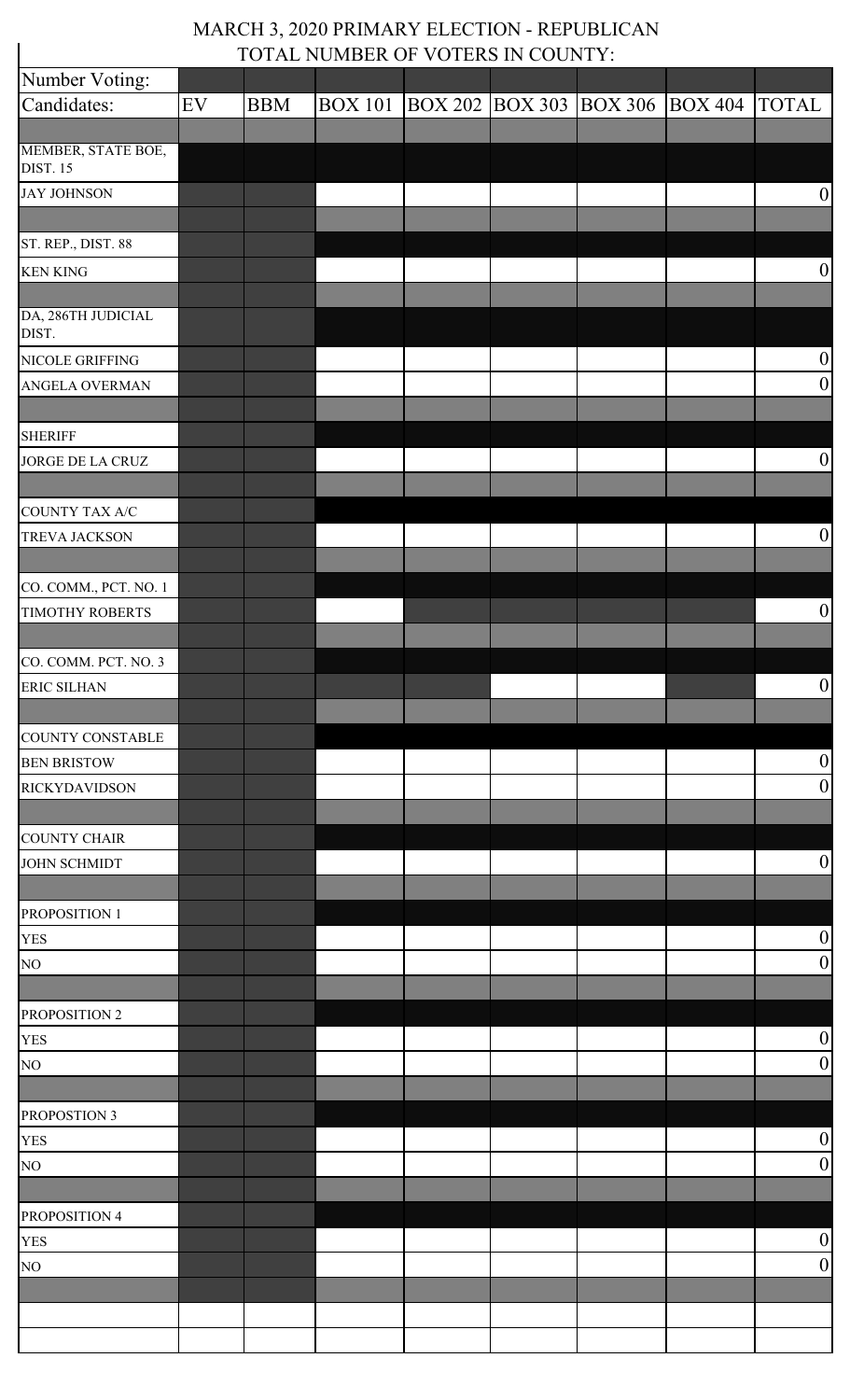## MARCH 3, 2020 PRIMARY ELECTION - REPUBLICAN TOTAL NUMBER OF VOTERS IN COUNTY:

| TOTAL NUMBER OF VOTERS IN COUNTY: |            |            |                |  |  |                                 |  |  |  |
|-----------------------------------|------------|------------|----------------|--|--|---------------------------------|--|--|--|
| Number Voting:                    |            |            |                |  |  |                                 |  |  |  |
| Candidates:                       | ${\rm EV}$ | <b>BBM</b> | <b>BOX 101</b> |  |  | BOX 202 BOX 303 BOX 306 BOX 404 |  |  |  |
|                                   |            |            |                |  |  |                                 |  |  |  |
| PROPOSITION 5                     |            |            |                |  |  |                                 |  |  |  |
| <b>YES</b>                        |            |            |                |  |  |                                 |  |  |  |
| NO <sub>1</sub>                   |            |            |                |  |  |                                 |  |  |  |
|                                   |            |            |                |  |  |                                 |  |  |  |
| PROPOSITION 6                     |            |            |                |  |  |                                 |  |  |  |
| <b>YES</b>                        |            |            |                |  |  |                                 |  |  |  |
| NO                                |            |            |                |  |  |                                 |  |  |  |
|                                   |            |            |                |  |  |                                 |  |  |  |
| PROPOSITION 7                     |            |            |                |  |  |                                 |  |  |  |
| <b>YES</b>                        |            |            |                |  |  |                                 |  |  |  |
| NO                                |            |            |                |  |  |                                 |  |  |  |
|                                   |            |            |                |  |  |                                 |  |  |  |
| PROPOSITION 8                     |            |            |                |  |  |                                 |  |  |  |
| <b>YES</b>                        |            |            |                |  |  |                                 |  |  |  |
| NO                                |            |            |                |  |  |                                 |  |  |  |
|                                   |            |            |                |  |  |                                 |  |  |  |
| PROPOSITION 9                     |            |            |                |  |  |                                 |  |  |  |
| <b>YES</b>                        |            |            |                |  |  |                                 |  |  |  |
| NO                                |            |            |                |  |  |                                 |  |  |  |
|                                   |            |            |                |  |  |                                 |  |  |  |
|                                   |            |            |                |  |  |                                 |  |  |  |
| PROPOSITION 10<br><b>YES</b>      |            |            |                |  |  |                                 |  |  |  |
|                                   |            |            |                |  |  |                                 |  |  |  |
| NO                                |            |            |                |  |  |                                 |  |  |  |
|                                   |            |            |                |  |  |                                 |  |  |  |
|                                   |            |            |                |  |  |                                 |  |  |  |
|                                   |            |            |                |  |  |                                 |  |  |  |
|                                   |            |            |                |  |  |                                 |  |  |  |
|                                   |            |            |                |  |  |                                 |  |  |  |
|                                   |            |            |                |  |  |                                 |  |  |  |
|                                   |            |            |                |  |  |                                 |  |  |  |
|                                   |            |            |                |  |  |                                 |  |  |  |
|                                   |            |            |                |  |  |                                 |  |  |  |
|                                   |            |            |                |  |  |                                 |  |  |  |
|                                   |            |            |                |  |  |                                 |  |  |  |
|                                   |            |            |                |  |  |                                 |  |  |  |
|                                   |            |            |                |  |  |                                 |  |  |  |
|                                   |            |            |                |  |  |                                 |  |  |  |
|                                   |            |            |                |  |  |                                 |  |  |  |
|                                   |            |            |                |  |  |                                 |  |  |  |
|                                   |            |            |                |  |  |                                 |  |  |  |
|                                   |            |            |                |  |  |                                 |  |  |  |
|                                   |            |            |                |  |  |                                 |  |  |  |
|                                   |            |            |                |  |  |                                 |  |  |  |
|                                   |            |            |                |  |  |                                 |  |  |  |
|                                   |            |            |                |  |  |                                 |  |  |  |
|                                   |            |            |                |  |  |                                 |  |  |  |
|                                   |            |            |                |  |  |                                 |  |  |  |